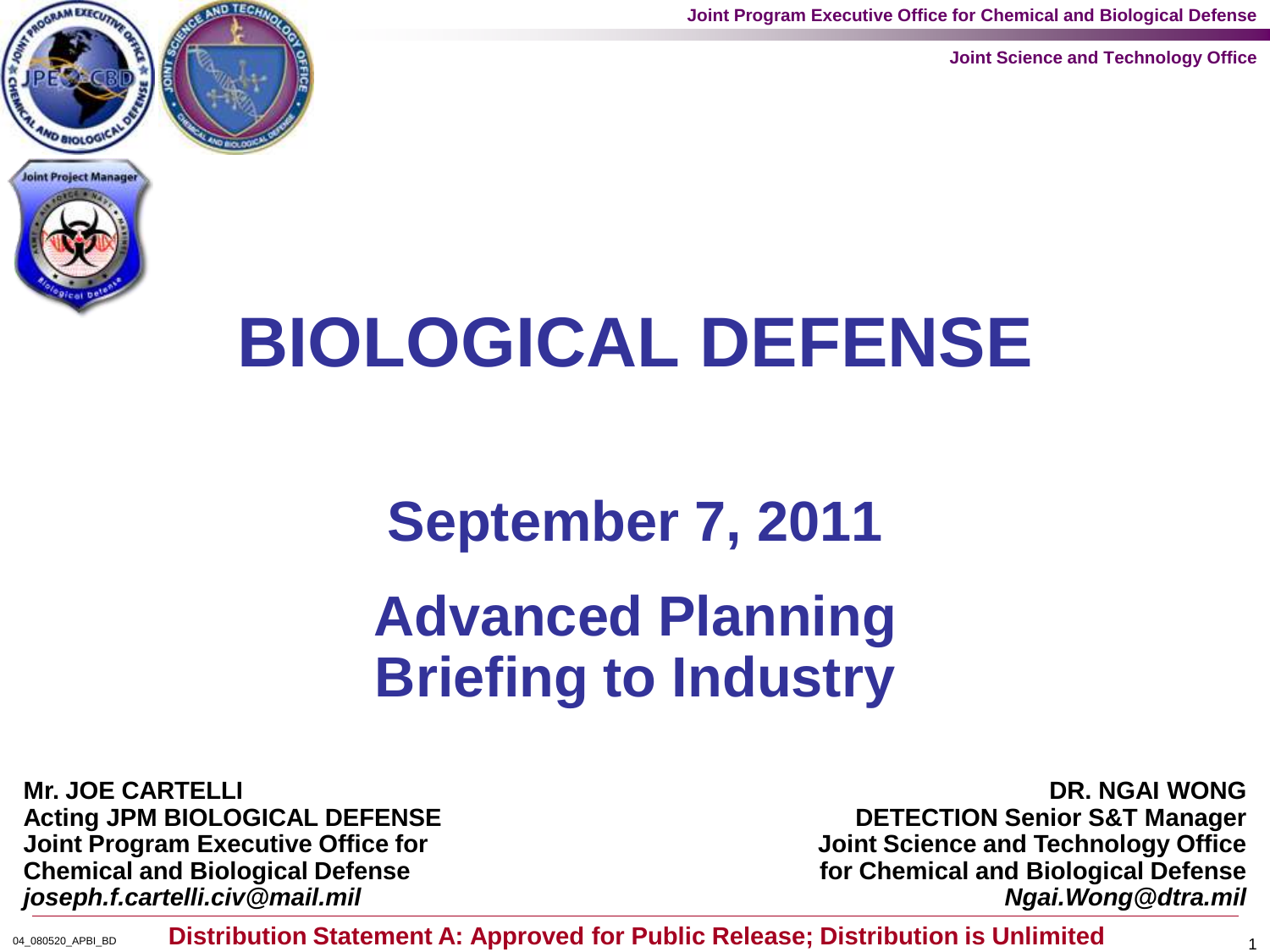





- **Overview**
- **Joint Product Manager, Family of Point Systems**
	- **Science and Technology Challenges**
	- **Program Overview / Warfighter Needs / Acquisition Strategy**
- **Joint Product Director, Stand-off Detection**
	- **Science and Technology Challenges**
	- **Program Overview / Warfighter Needs / Acquisition Strategy**
- **Schedule / Funding**
- **Upcoming Business Opportunities**
- **Contacts**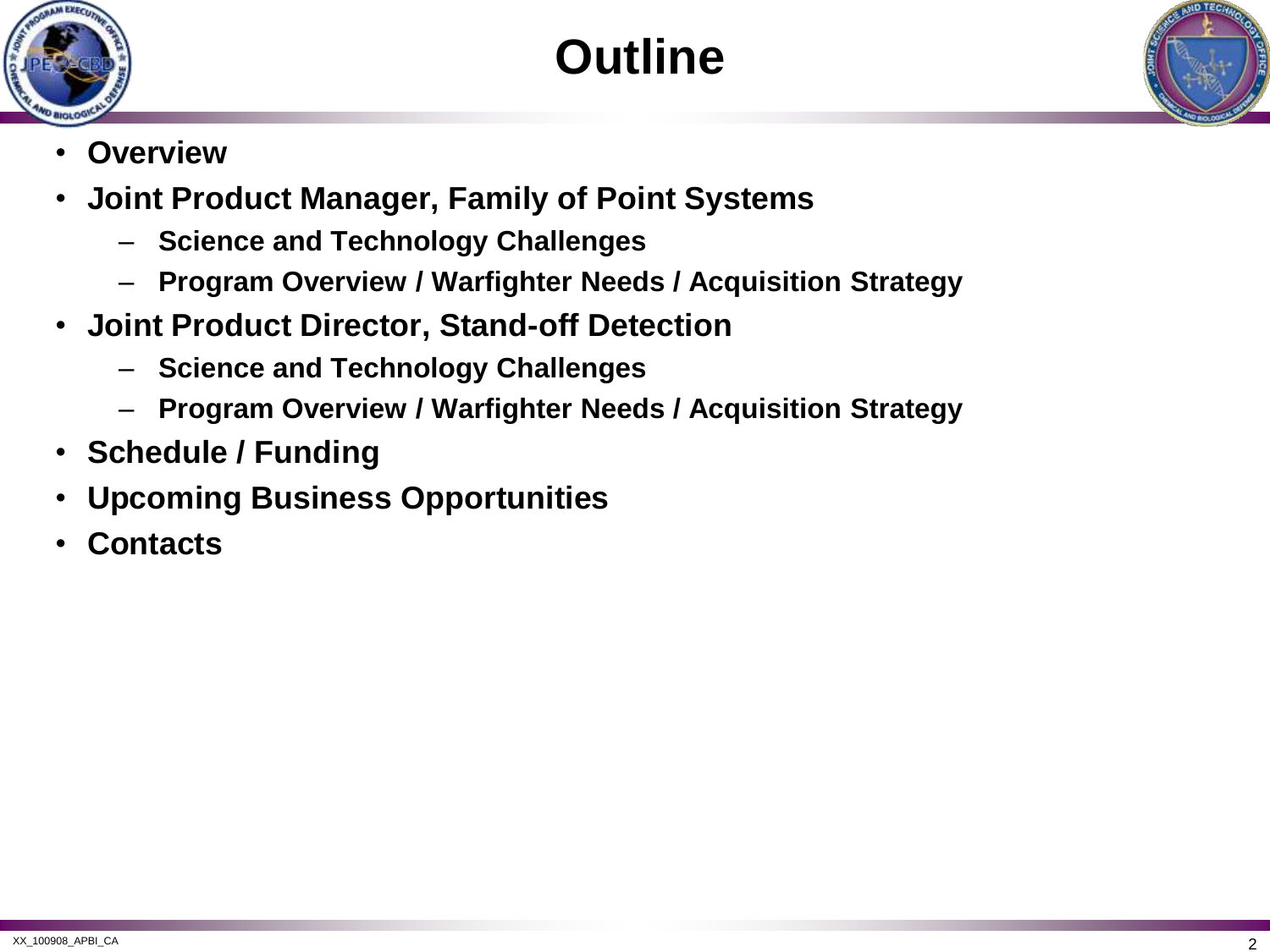

## **Overview**



## **S&T**

- **Vision**
	- **We will nurture a vibrant S&T organization that CREATES programmatic vision in COLLABORATION with intramural and extramural communities, and COMMUNICATES impact to the warfighter as revolutionary products and capabilities are achieved.**
- **Mission**
	- **To invest in transformational ideas, innovative people, and actionable technology development for Chemical Biological Defense solutions**

## **JPM BD**

- **Strategic Vision**
	- **Lead the world in Biological Defense.**
- **Mission**
	- **Develop, test, produce and sustain biological defense capabilities within established COST, SCHEDULE, PERFORMANCE criteria and CONTINUOUSLY IMPROVE our Nation's ability to SURVIVE AND DEFEAT the threat of biological warfare to our Joint Warfigher.**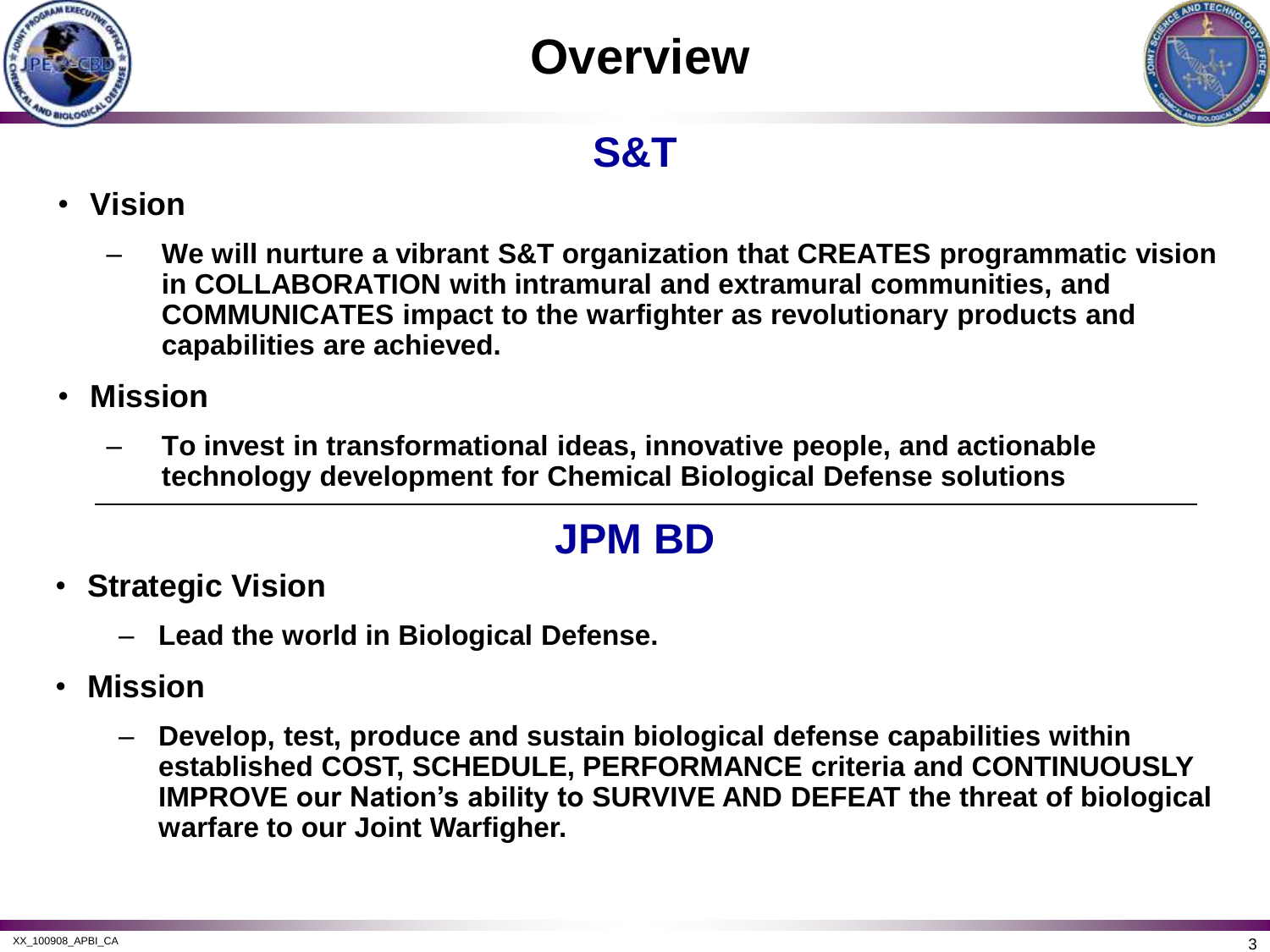

# **JPM Biological Defense Organization**



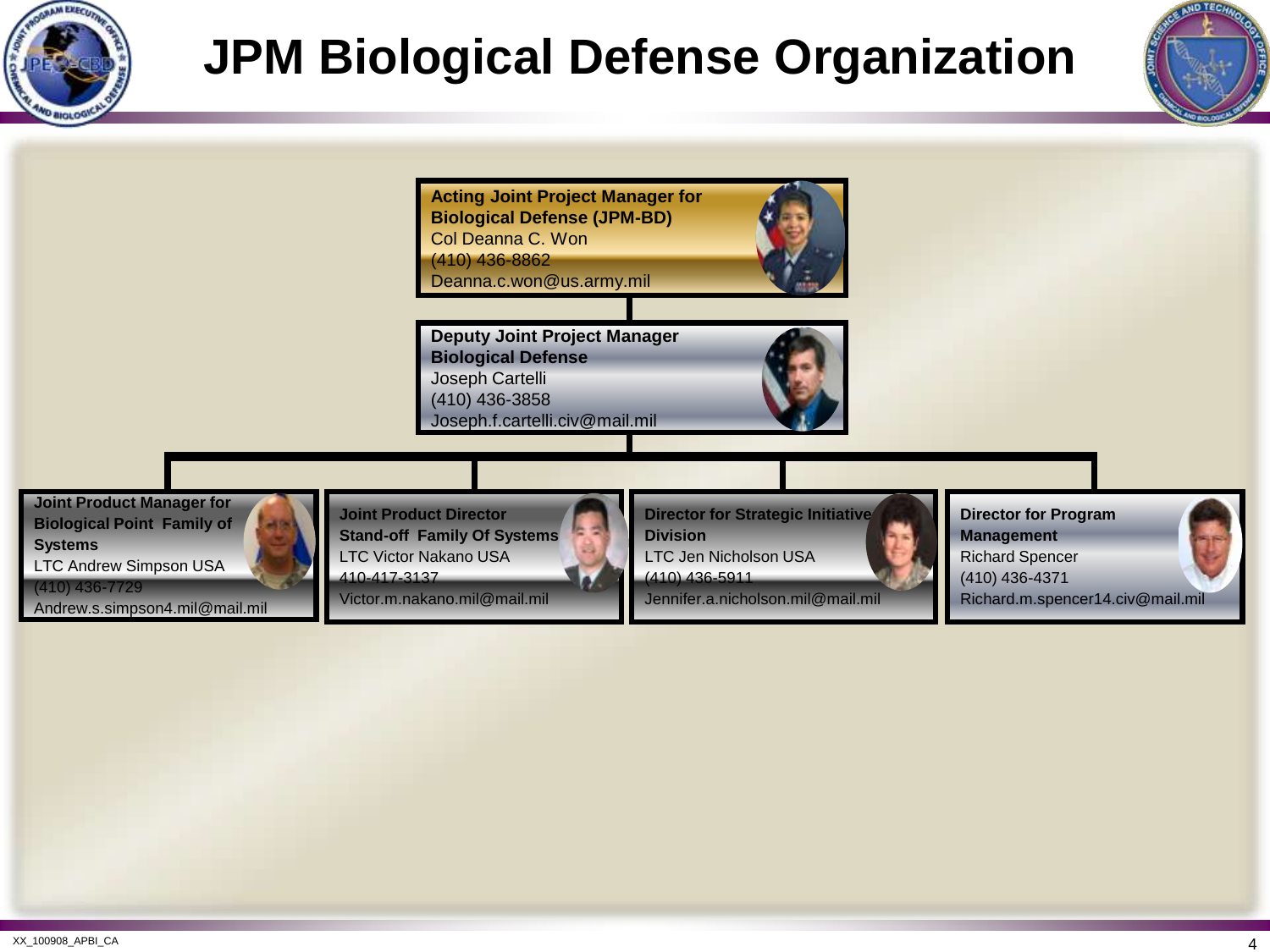

**Joint Program Executive Office for Chemical and Biological Defense**

**Joint Science and Technology Office**



# **Joint Product Manager Point Family of Systems**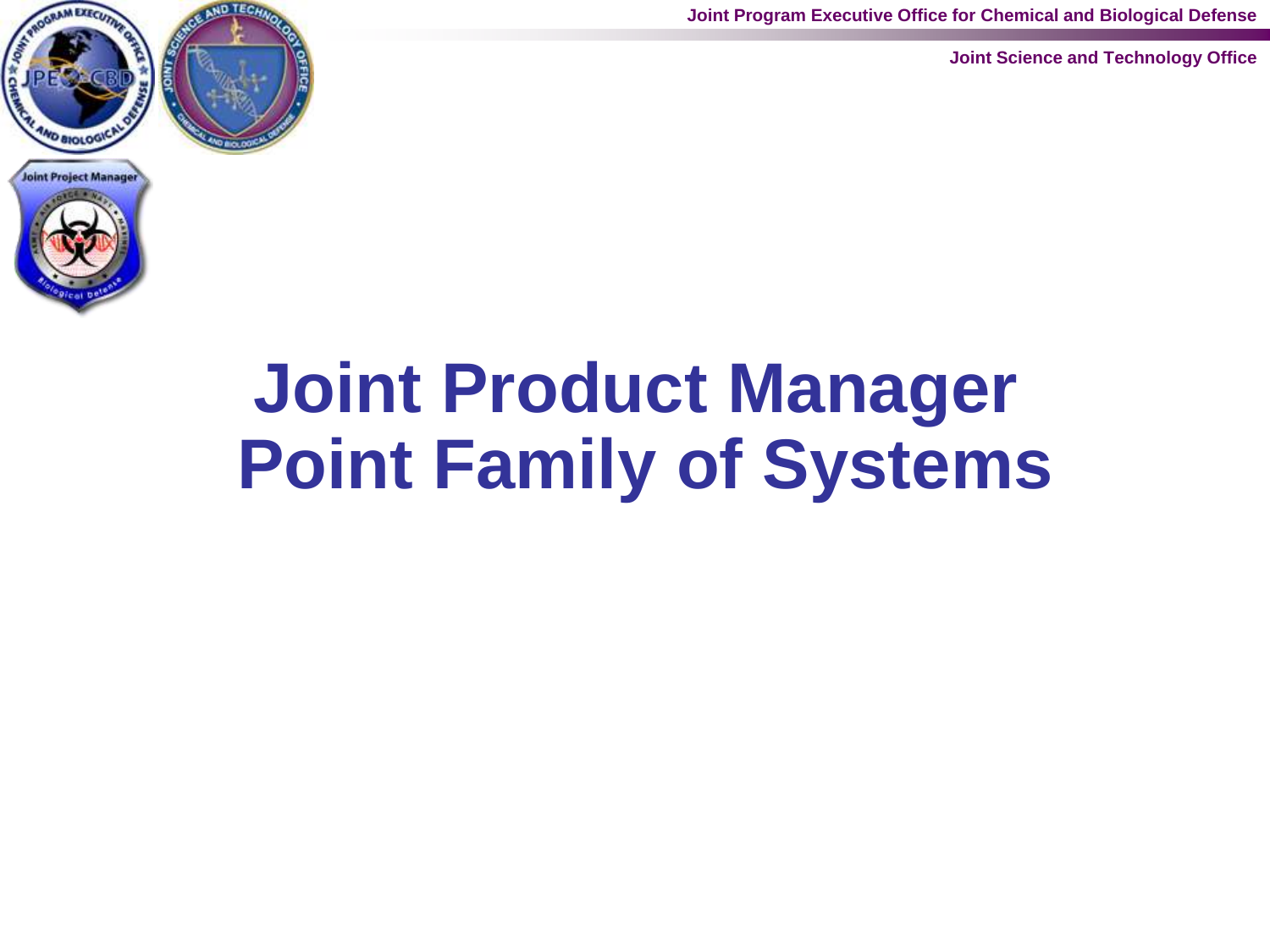



- **Joint Biological Tactical Detection System (JBTDS)**
	- **Automated Sample to Sequence Capability**
		- **Environmental and Clinical matrices**
		- **Portable, battery operated (less than 1 cu ft)**
		- **Response time of 60 min or less**
	- **Development of New Sources and Detectors**
		- **Optimal Performance at Room Temperature**
		- **Low Cost, Solid State**
		- **Smaller, Lighter, and Lower Power Components**
	- **Enhanced bio-informatics/meta-genomics**
		- **Simpler/faster Algorithms**
		- **Automated data to decision tools**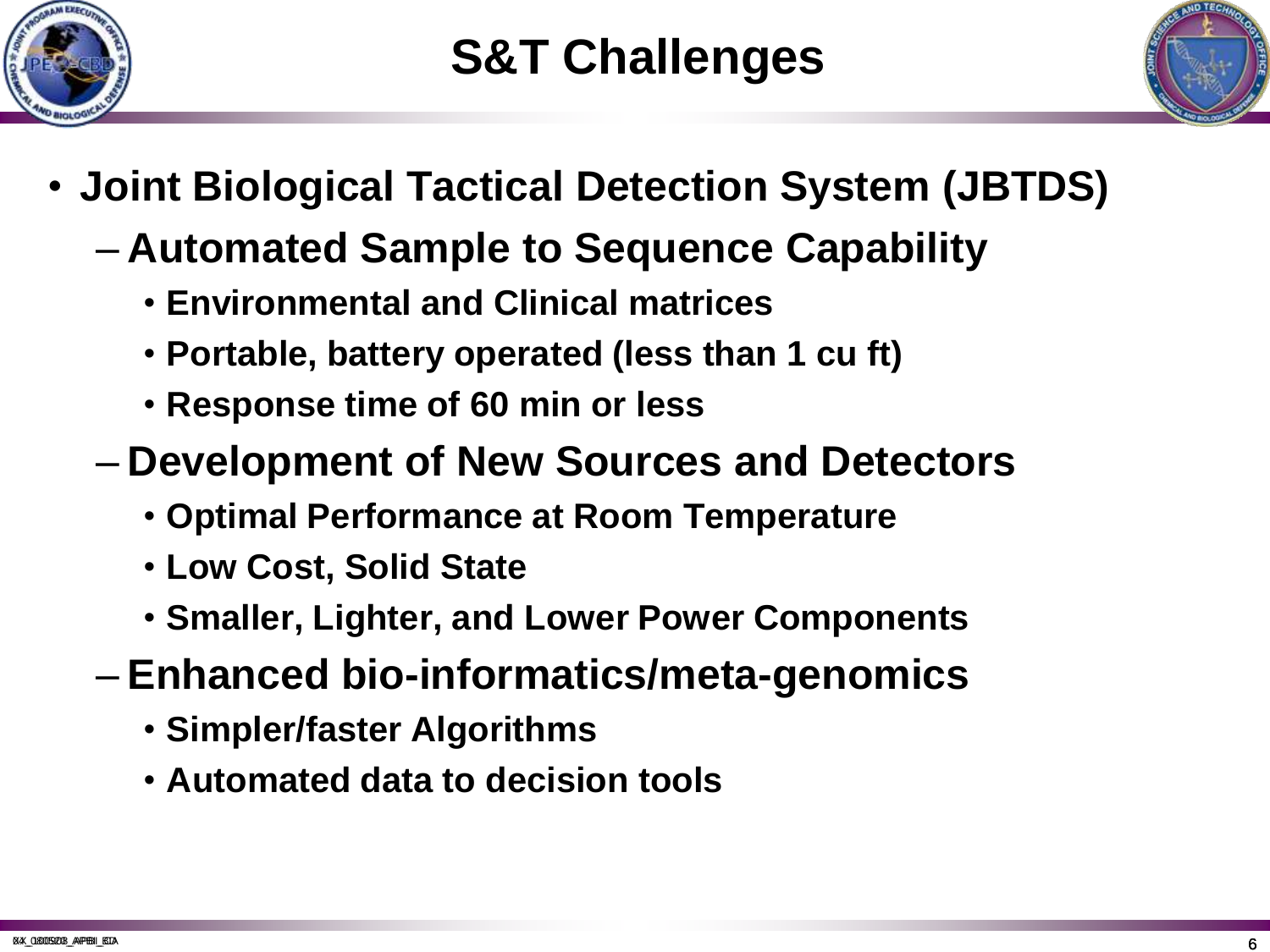



- **Environmental Bio-Surveillance (EBS)**
	- **Automated Sample to Sequence Capability**
		- **Environmental and Clinical matrices**
		- **Portable, battery operated (less than 1 cu ft)**
		- **Response time of 60 min or less**
	- **Low Cost Point of Need Assays**
		- **Handheld like HHA**
		- **Confirmation of known targets**
		- **Easy to produce, long shelf-life**
	- **Enhanced bio-informatics/meta-genomics**
		- **Simpler/faster Algorithms**
		- **Automated data to decision tools**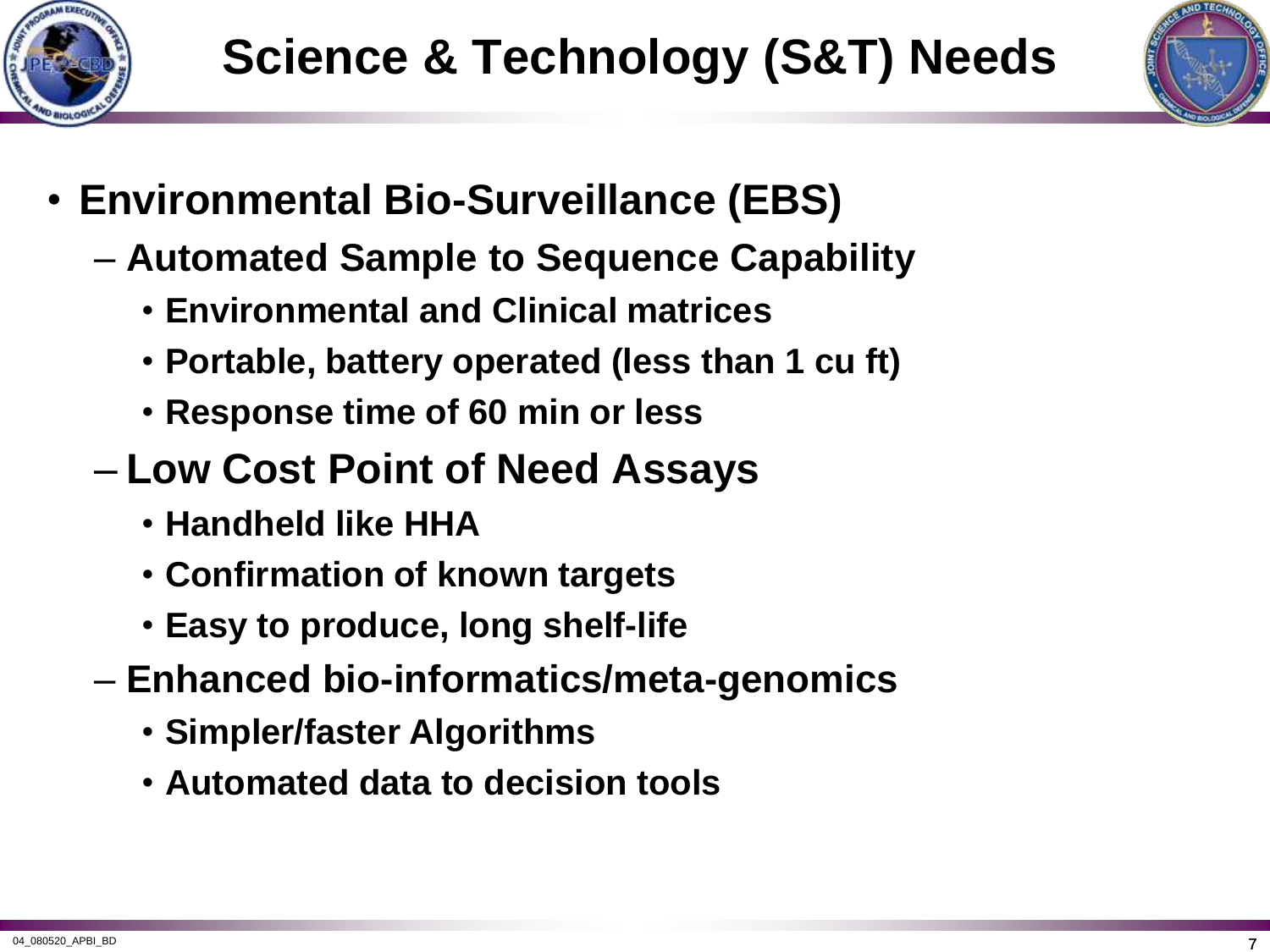

## **JBTDS Overview**



#### **What JBTDS brings to the fight?**

- **First increment of tactical biological aerosol point detection, collection and identification capability to the joint forces**
	- **Provides capability to facilitate rapid initiation of medical countermeasures for casualty management actions**
	- **Provides capability to limit BW casualties by increasing area commander's situational awareness**

- **Multiple technologies will be demonstrated during competitive prototyping:**
	- **Collection: Dry collection**
	- **Detection: Raman; UV fluorescence**
	- **Identification: PCR; Immunoassay**



## **Technology Why Invest in this Technology?**

- **Lightweight, low cost, Near COTS**
- **Compatible with multiple power sources**
- **Net Ready** 
	- **CCSI compliant**
	- **JWARN compatible**
- **Near real time detection**
	- **(Detect < 1 min; Identify < 60 min)**
- **Organic capability**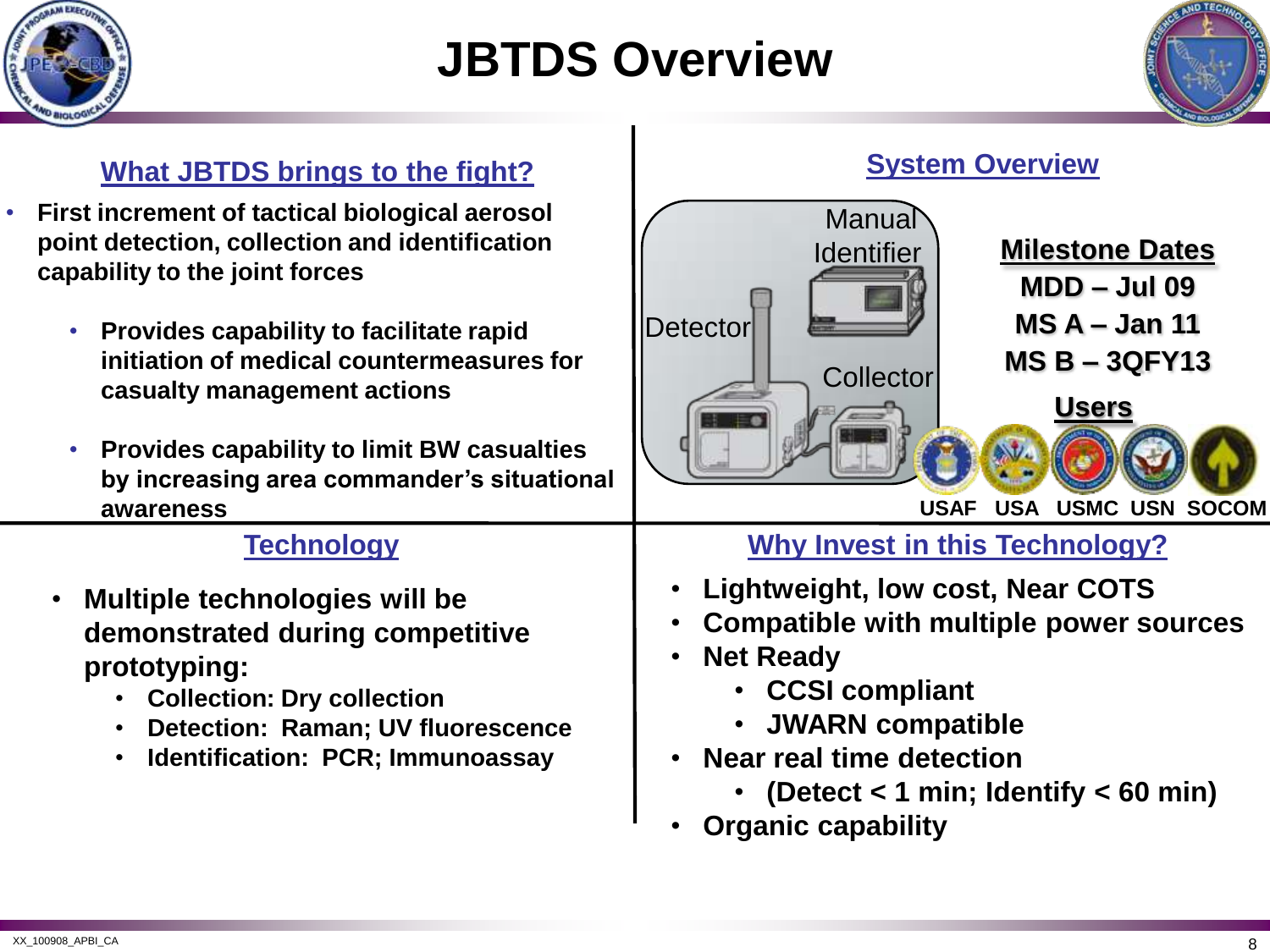



## • **JBTDS**

# –**Tactical BWA aerosol detection capability**

- **Lightweight**
- **Easy to use**
- **Minimal training**
- **Battery-operable**
- **Low cost**
- **Low false alarm rate**
- **Near real time detection & identification**
- **Reduced Logistics**
- **Expeditionary Forces**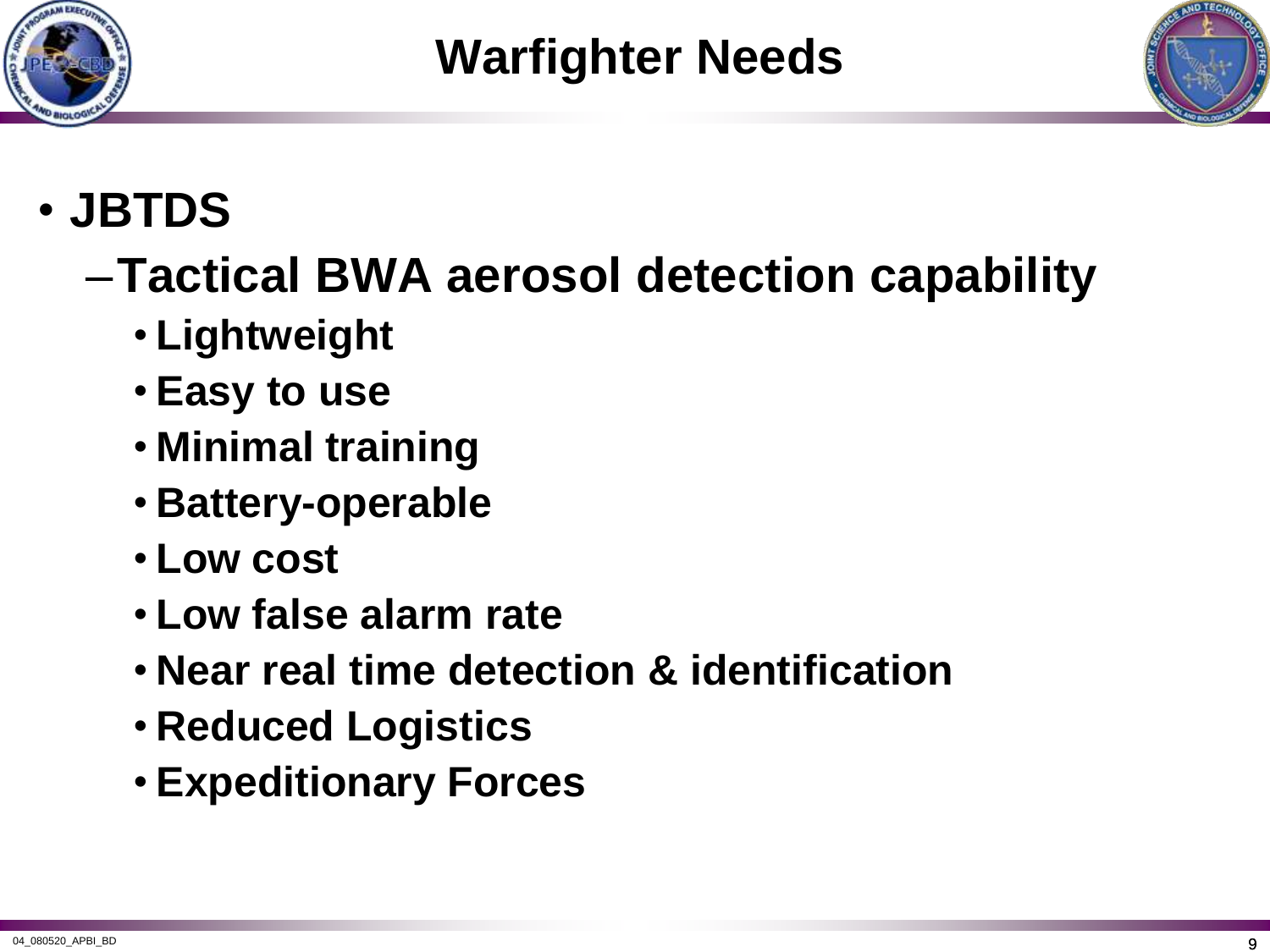



- **Technology Development Phase Underway**
	- **CP contracts awarded July 2011**
- **MS B planned for 3Q13**
- **EMD will focus on integration of detection, collection and identification capabilities into a deployable, employable and sustainable system**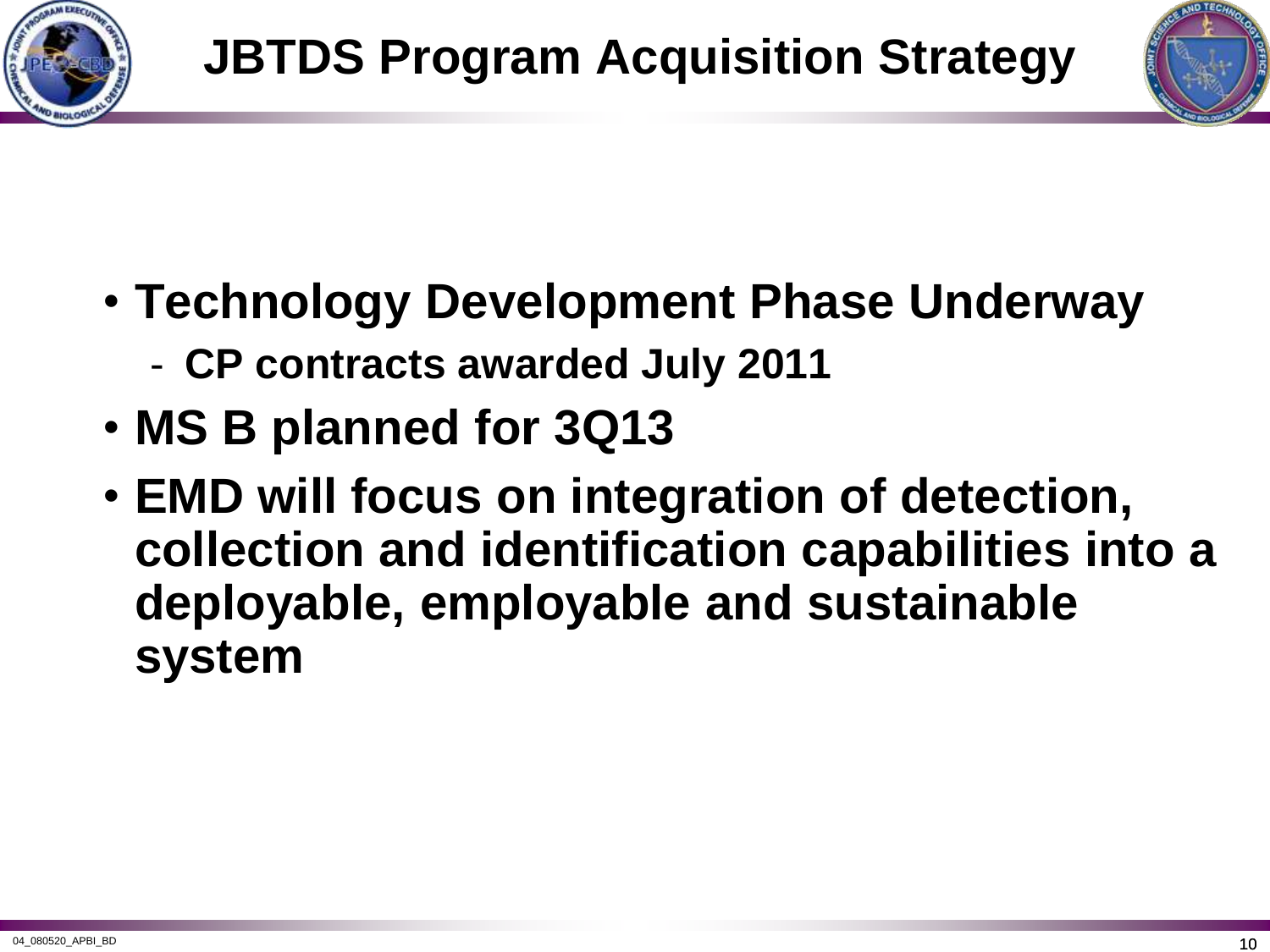**Joint Program Executive Office for Chemical and Biological Defense**

**Joint Science and Technology Office**





# **Joint Product Director Stand-off Detection**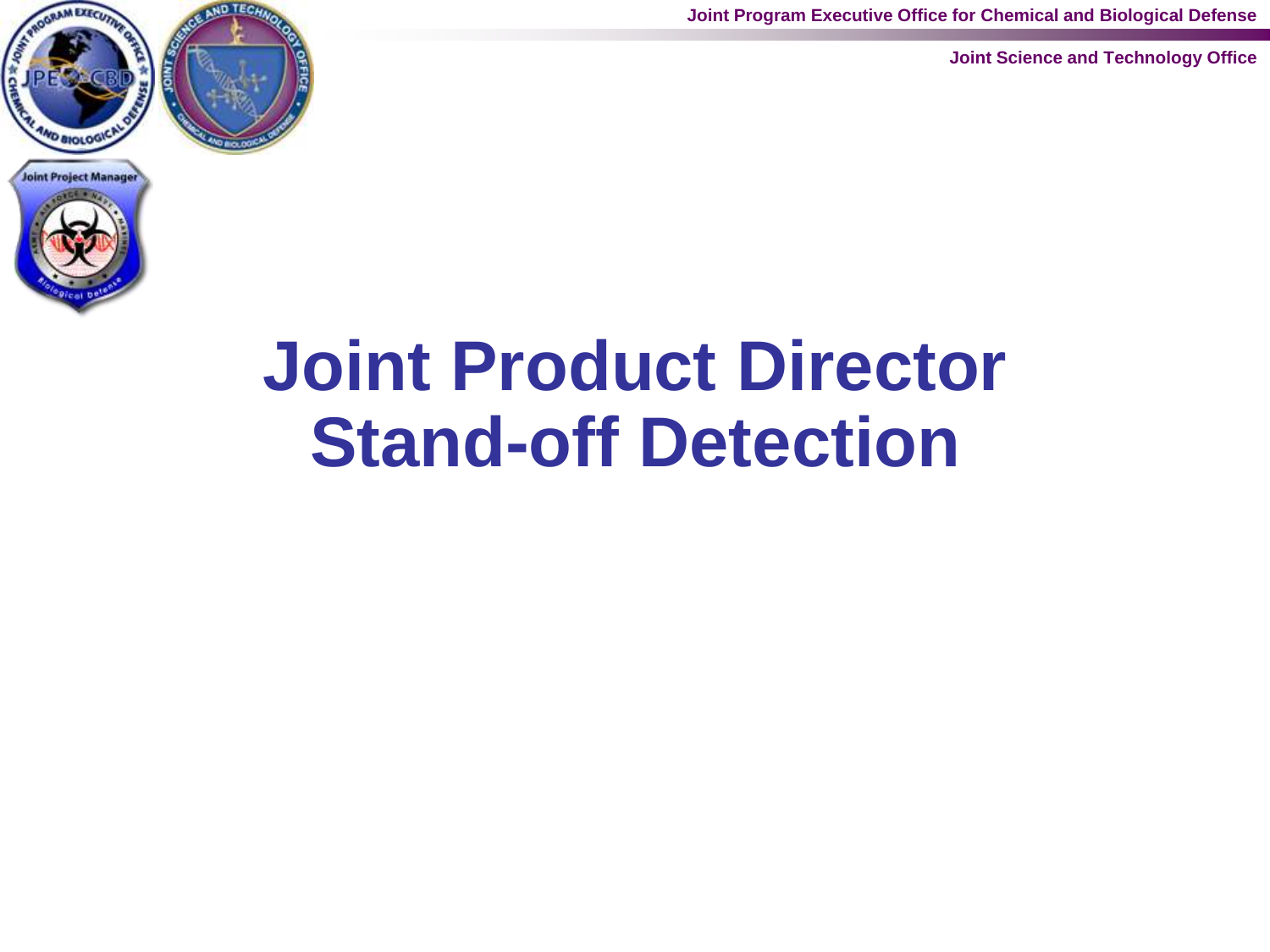



- **Joint Biological Stand-off Detection System (JBSDS)**
	- –**Understanding biological cross section data and how it relates to optical technologies to provide agent classification, decreased false alarms, and possible inclusion of chemical aerosol detection.**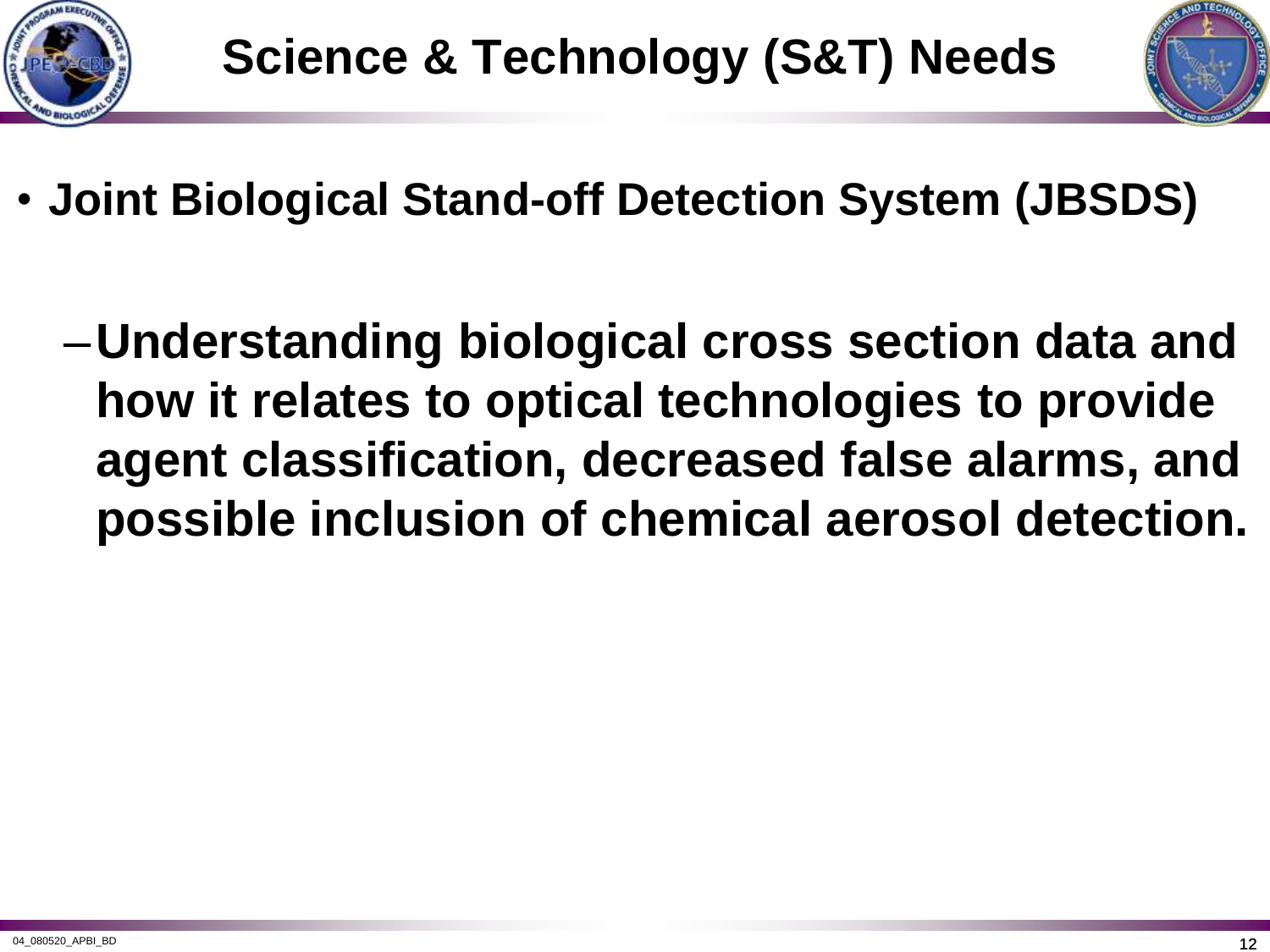

## **JBSDS-2 Overview**



### **What JBSDS brings to the fight?**

- **Given near real time acquisition, it supports the "detect to warn" model offering an opportunity to:**
	- **Preemptively adjust MOPP or initiate other protective actions**
	- **Finalize contamination avoidance efforts**
- **Rapidly initiate medical BW casualty management actions prior to biological agent arrival**
- **Increase the area commanders situational awareness by providing:**
	- **Time/Origin of attack**
	- **Real Time Mapping/Tracking of Suspect Aerosol Cloud**

- **Three Light Detection and Ranging (LIDAR) Technologies being investigated for JBSDS 2**
	- **Differential Elastic Scattering (DISC)**
	- **Elastic Scatter Depolarization (Depol)**
	- **Laser Induced Fluorescence (LIF)**

## **All assessed at TRL 4 or above**





## **Milestone Dates MDD – Jul 09 MS A – Jan 11 MS B – 1QFY15**



## **Technology Why Invest in this Technology?**

- **Day/Night Operation**
- **Low False Alarm Rate**
- **Network Ready**
- **Significant Discrimination Range/Warning Time**
- **Enhanced Cloud Mapping and Tracking**
- **Reduced Size, Weight and Power**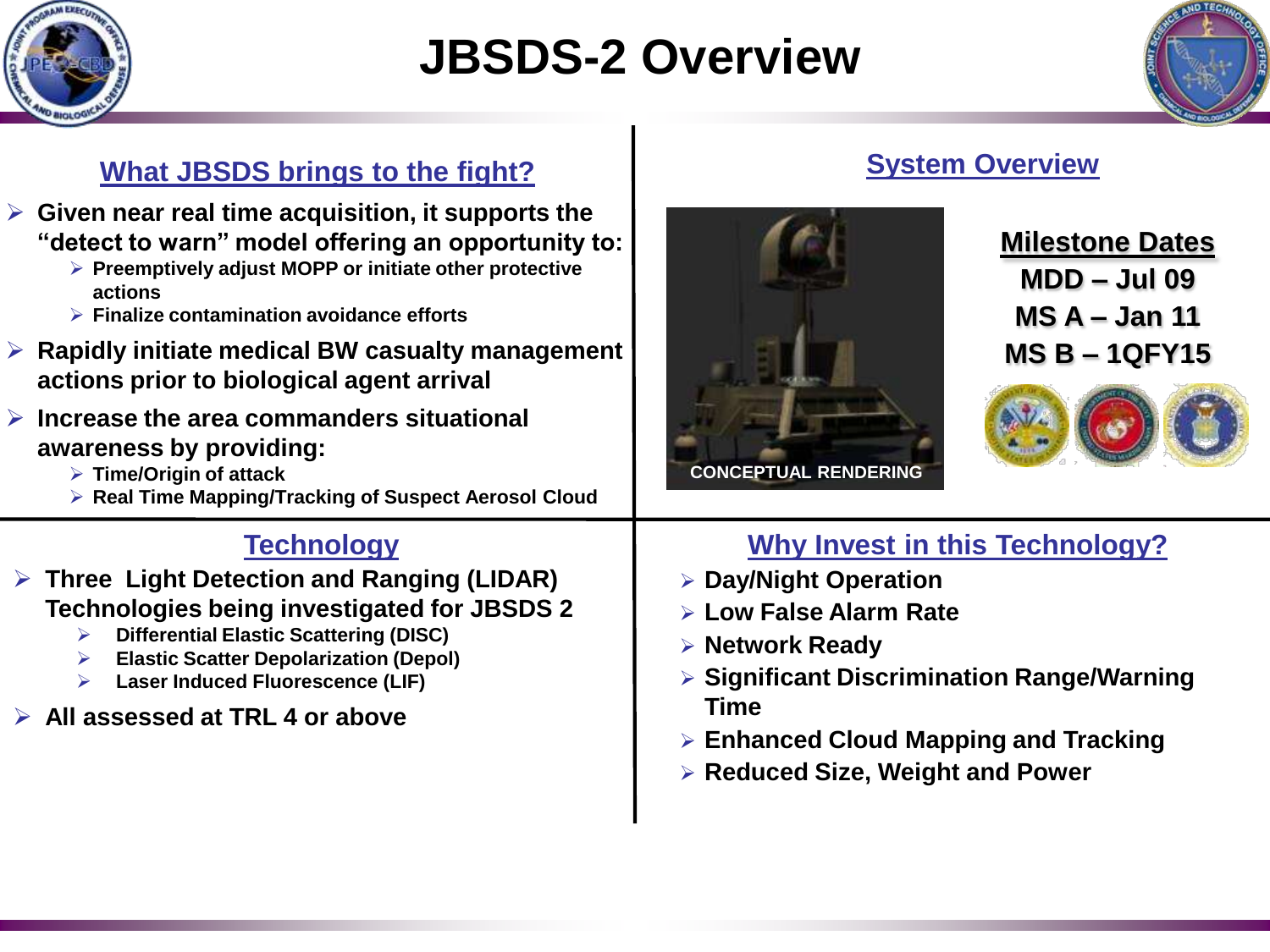



## • **JBSDS**

- –**Stand-off (Detect to Warn) BWA aerosol detection capability**
	- **Day/Night Operation**
	- **Lower False Alarm Rate**
	- **Network Ready**
	- **Enhanced Cloud Mapping and Tracking**
	- **Longer Discrimination Range**
	- **Reduced Size, Weight and Power**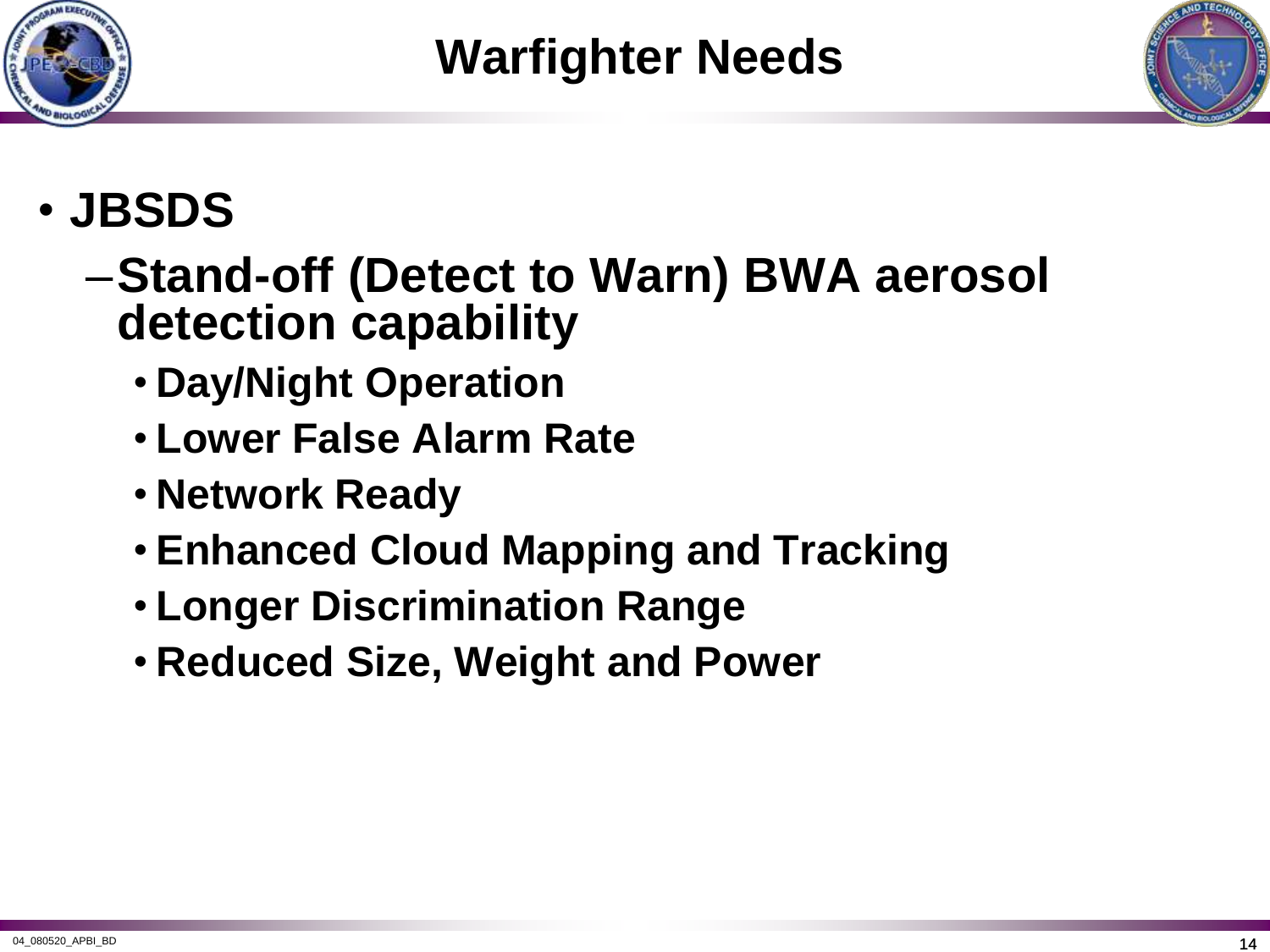



- **Technology Development Phase will determine and mature the appropriate set of technologies to be integrated into a full system, and demonstrate Critical Technology Elements (CTEs) on prototypes**
	- **CP contracts to be awarded 1QFY12**
	- **MS B planned for 1QFY15**
- **Engineering and Manufacturing Development Phase will focus on complete full system integration based on the results of the TD Phase**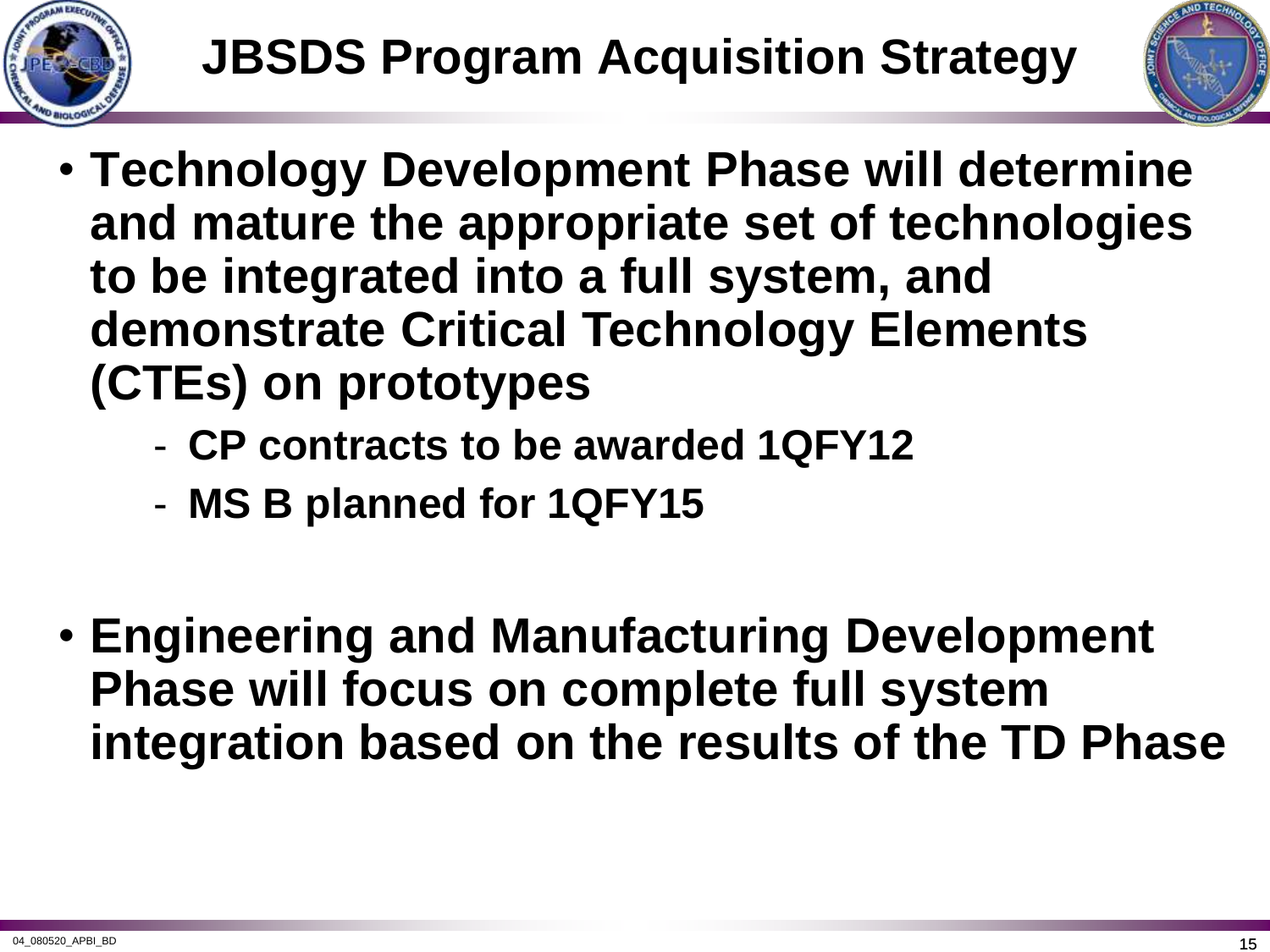

## **S&T Program Schedule**



| <b>Fiscal Year</b>                                |  |  | FY10   FY11   FY12   FY13   FY14   FY15   FY16 |  |
|---------------------------------------------------|--|--|------------------------------------------------|--|
| <b>Algorithm</b><br><b>Development</b>            |  |  |                                                |  |
| <b>Automated Sample</b><br>to Sequence            |  |  |                                                |  |
| <b>Auto Sample to</b><br><b>Sequence Phase II</b> |  |  |                                                |  |

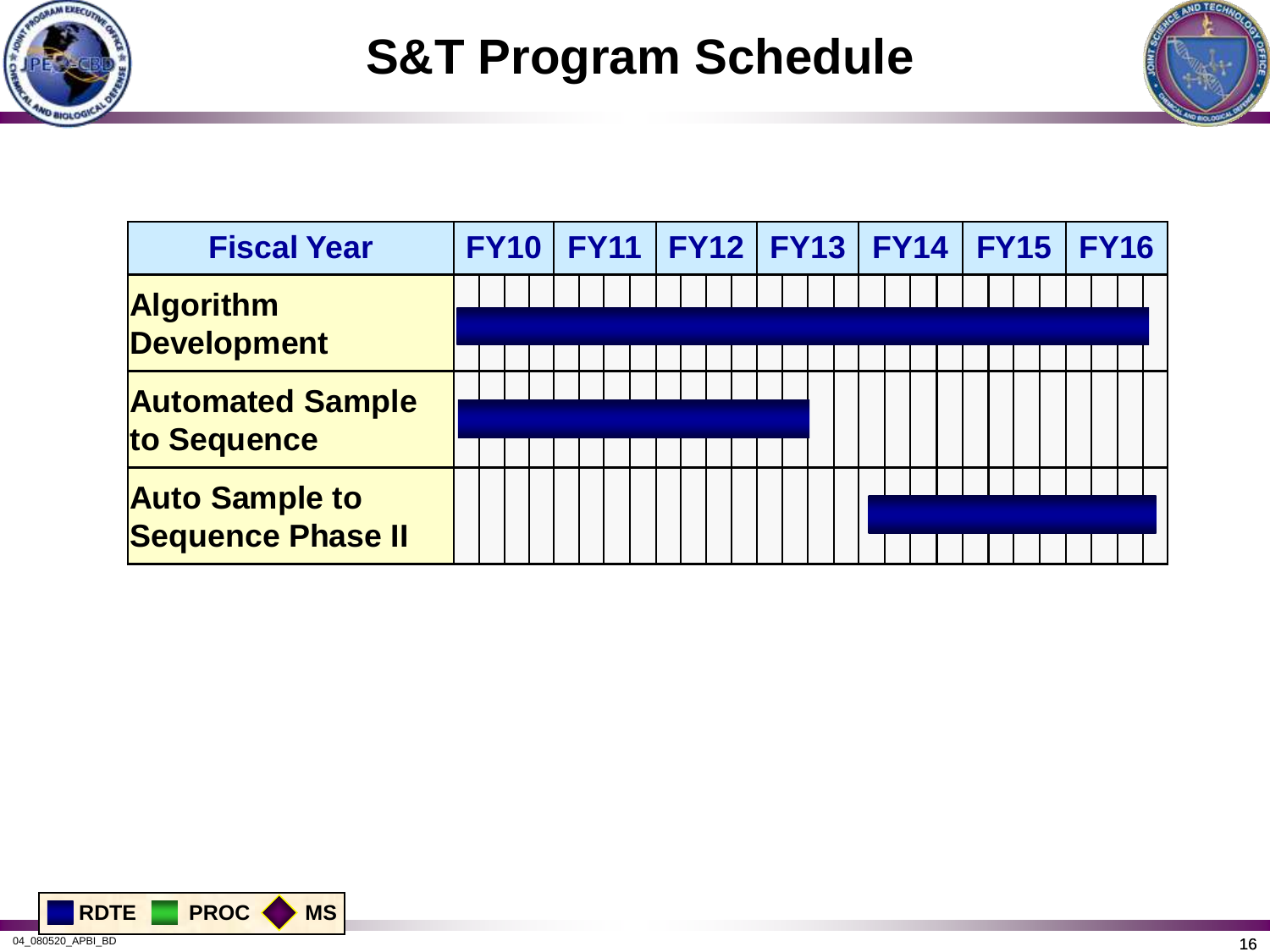

## **Program Schedule**



| <b>PD/JPM</b> | Program      | <b>FY11</b> | <b>FY12</b> | <b>FY13</b> | <b>FY14</b> | <b>FY15</b> | <b>FY16</b> |
|---------------|--------------|-------------|-------------|-------------|-------------|-------------|-------------|
| <b>FOS</b>    | <b>JBPDS</b> |             |             |             |             |             |             |
| <b>FOS</b>    | <b>JBTDS</b> |             |             |             |             |             |             |
| Stand-off     | <b>JBSDS</b> |             |             |             |             |             |             |

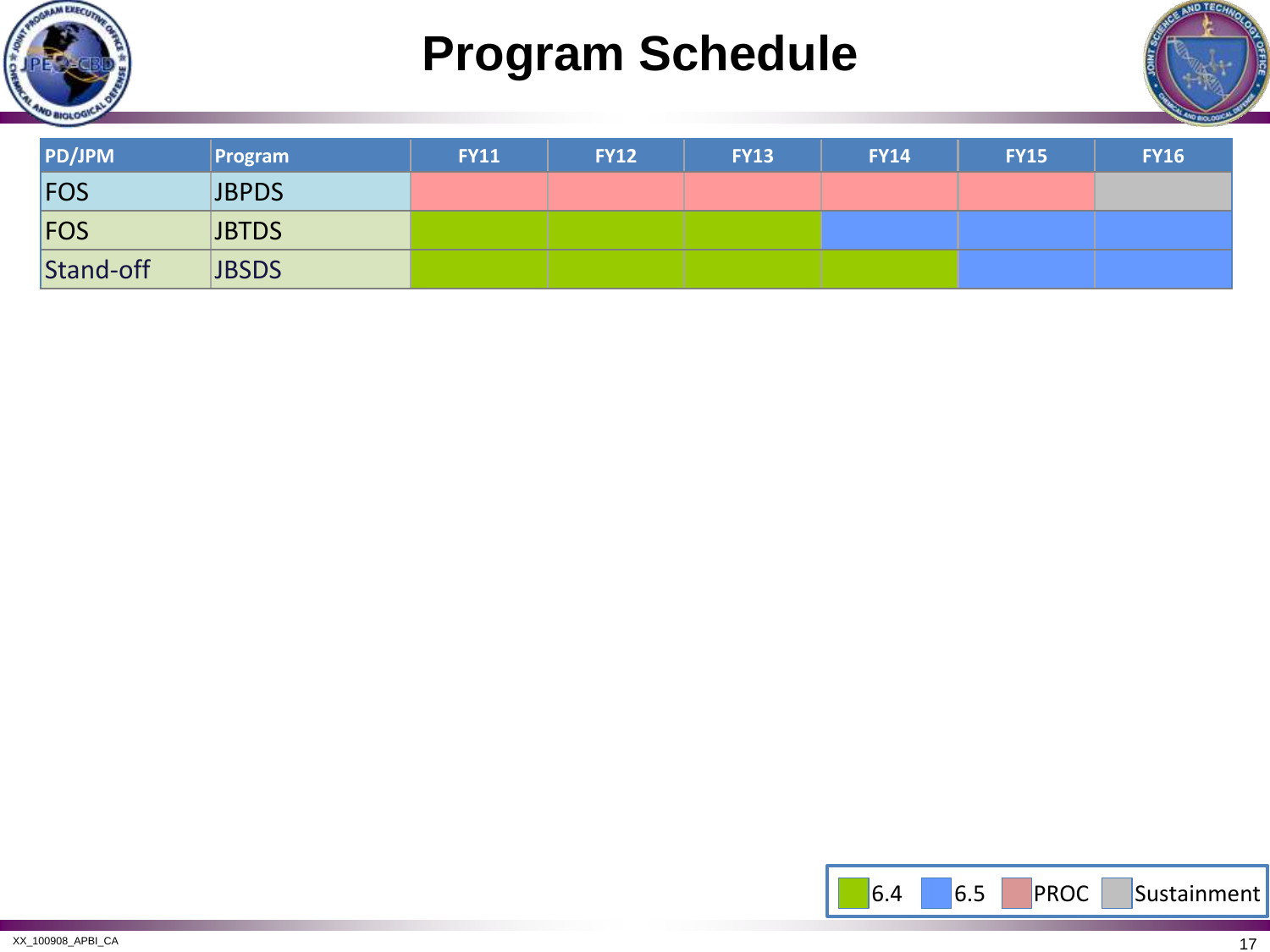

## **S&T Funding (\$M) (FY11 President's Budget)**

| ECHNOLO<br>n<br>٨ |  |
|-------------------|--|
|                   |  |
|                   |  |
|                   |  |

| <b>YEAR/</b><br><b>RTDE</b>   | <b>FY12</b> | <b>FY13</b> | <b>FY14</b> | <b>FY15</b> | <b>FY16</b> | <b>TOTAL</b><br><b>FY12-16</b> |
|-------------------------------|-------------|-------------|-------------|-------------|-------------|--------------------------------|
| 6.2                           | 24.9        | 18.8        | 20.4        | 19.7        | 24.7        | 108.5                          |
| 6.3                           | 15.3        | 26.2        | 21.2        | 21.2        | 21.7        | 105.6                          |
| <b>TOTAL</b><br><b>BUDGET</b> | 40.2        | 45.0        | 41.6        | 40.9        | 46.4        | 214.1                          |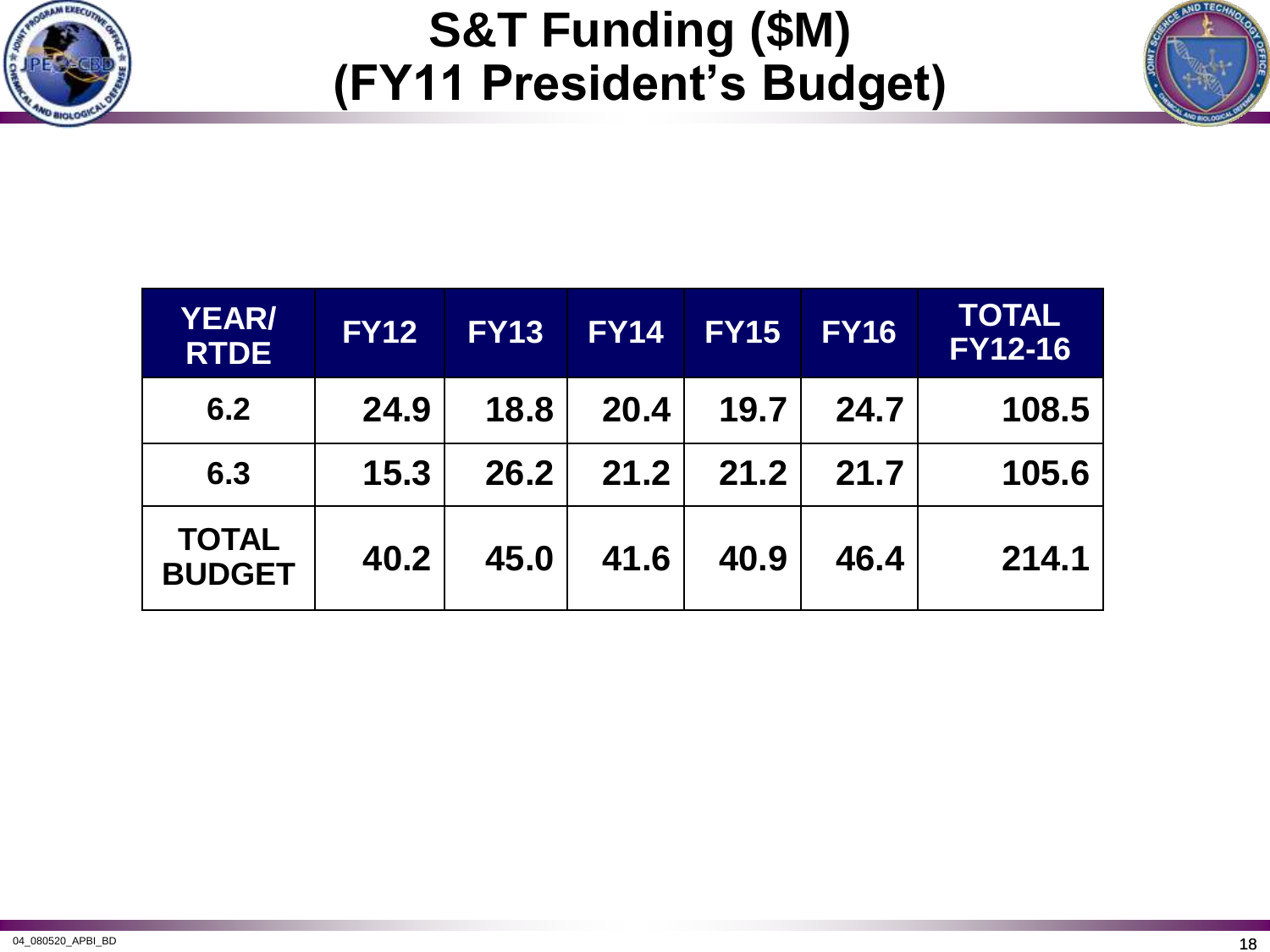

## **Program Funding (\$M) (FY11 President's Budget)**

| <b>YEAR/</b><br><b>RTDE</b>   | <b>FY11</b> | <b>FY12</b> | <b>FY13</b> | <b>FY14</b> | <b>FY15</b> | <b>TOTAL</b><br><b>FY11-15</b> |
|-------------------------------|-------------|-------------|-------------|-------------|-------------|--------------------------------|
| 6.4                           | 44.3        | 9.5         | 2.9         | 4.2         | 3.2         | 64.1                           |
| 6.5                           | 17.4        | 39.7        | 32.4        | 25.6        | 16.7        | 131.7                          |
| <b>Proc</b>                   | 43.6        | 49.6        | 91.7        | 123.2       | 141.6       | 449.6                          |
| <b>TOTAL</b><br><b>BUDGET</b> | 105         | 92          | 127         | 153         | 161         | 639                            |

Defense Wide Funding Only

Army Procurement Funding FY11PB for BIDS - \$150.4M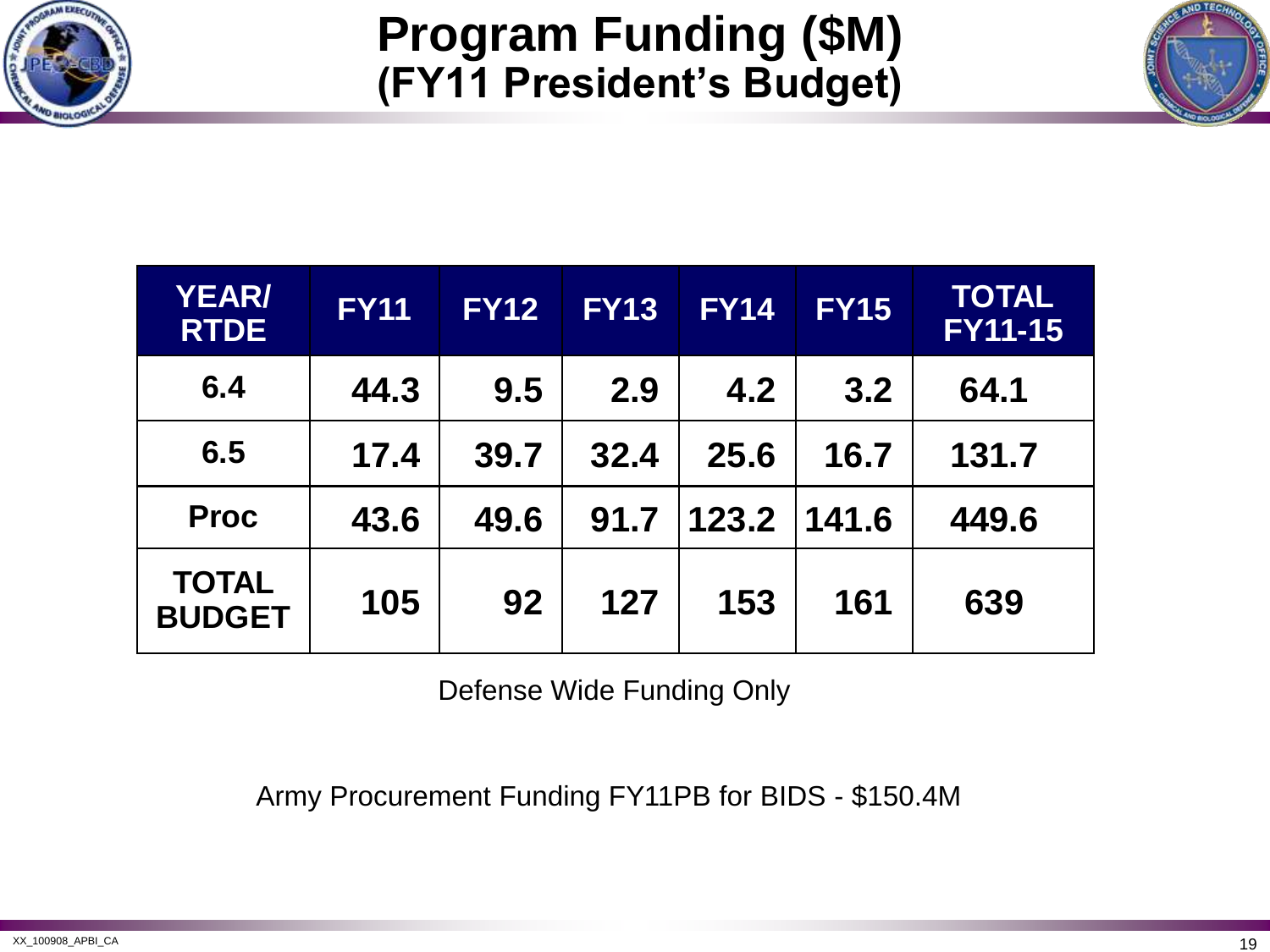



| <b>OPPORTUNITY</b>                                                | <b>TIME-FRAME</b>   |  |  |  |  |
|-------------------------------------------------------------------|---------------------|--|--|--|--|
| <b>Algorithm Development (Annual)</b>                             |                     |  |  |  |  |
| $-$ NSF BAA                                                       |                     |  |  |  |  |
| http://www.nsf.gov/funding/pgm_summ.jsp?pims_id=503427            | <b>Open now</b>     |  |  |  |  |
| <b>CB Defense Physical Science and Technology (Bi-annual) BAA</b> |                     |  |  |  |  |
| - For New Start Projects (FY10-15)                                | November 2011       |  |  |  |  |
| <b>TRA/Field Trial – Automated Sample to Sequence Platform</b>    |                     |  |  |  |  |
| $-$ TBD                                                           | Summer 2013         |  |  |  |  |
| <b>CB Defense Small Business Innovation Research (SBIR)</b>       |                     |  |  |  |  |
| - http://www.acq.osd.mil/sadbu/sbir/homepg.htm                    |                     |  |  |  |  |
| - For New Start Projects (FY10-15)                                | <b>Mid-Nov 2011</b> |  |  |  |  |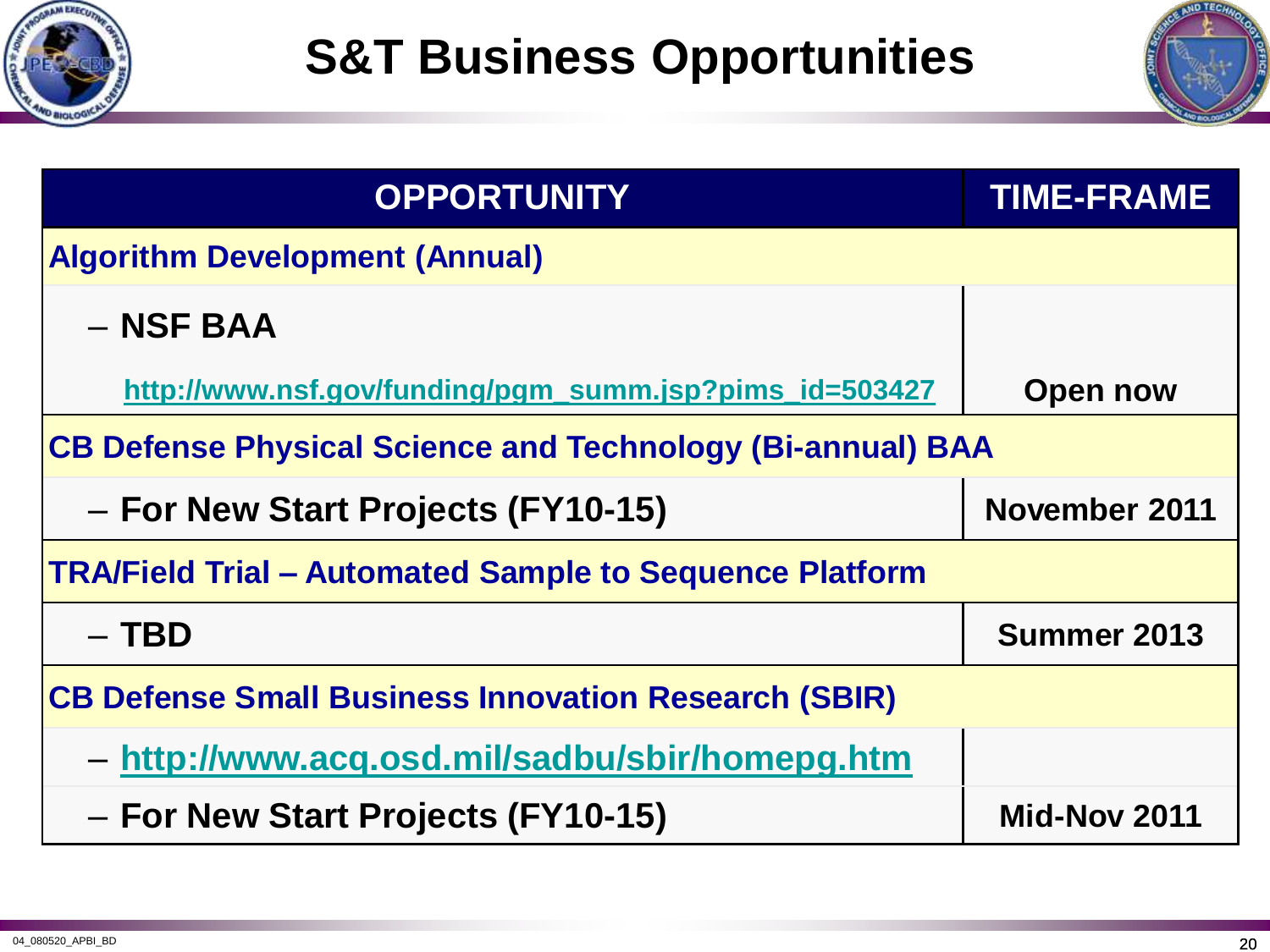



| <b>OPPORTUNITY</b>                                                                  | <b>TIME-FRAME</b> |
|-------------------------------------------------------------------------------------|-------------------|
| <b>JBTDS</b>                                                                        |                   |
| - RDECOM Acquisition Center (Full and Open Competition)<br>- DRFAT RFP for EMD      | <b>FY12</b>       |
| <b>JBSDS</b>                                                                        |                   |
| <b>RDECOM Acquisition Center (Full and Open Competition)</b><br>- DRAFT RFP for EMD | <b>FY14</b>       |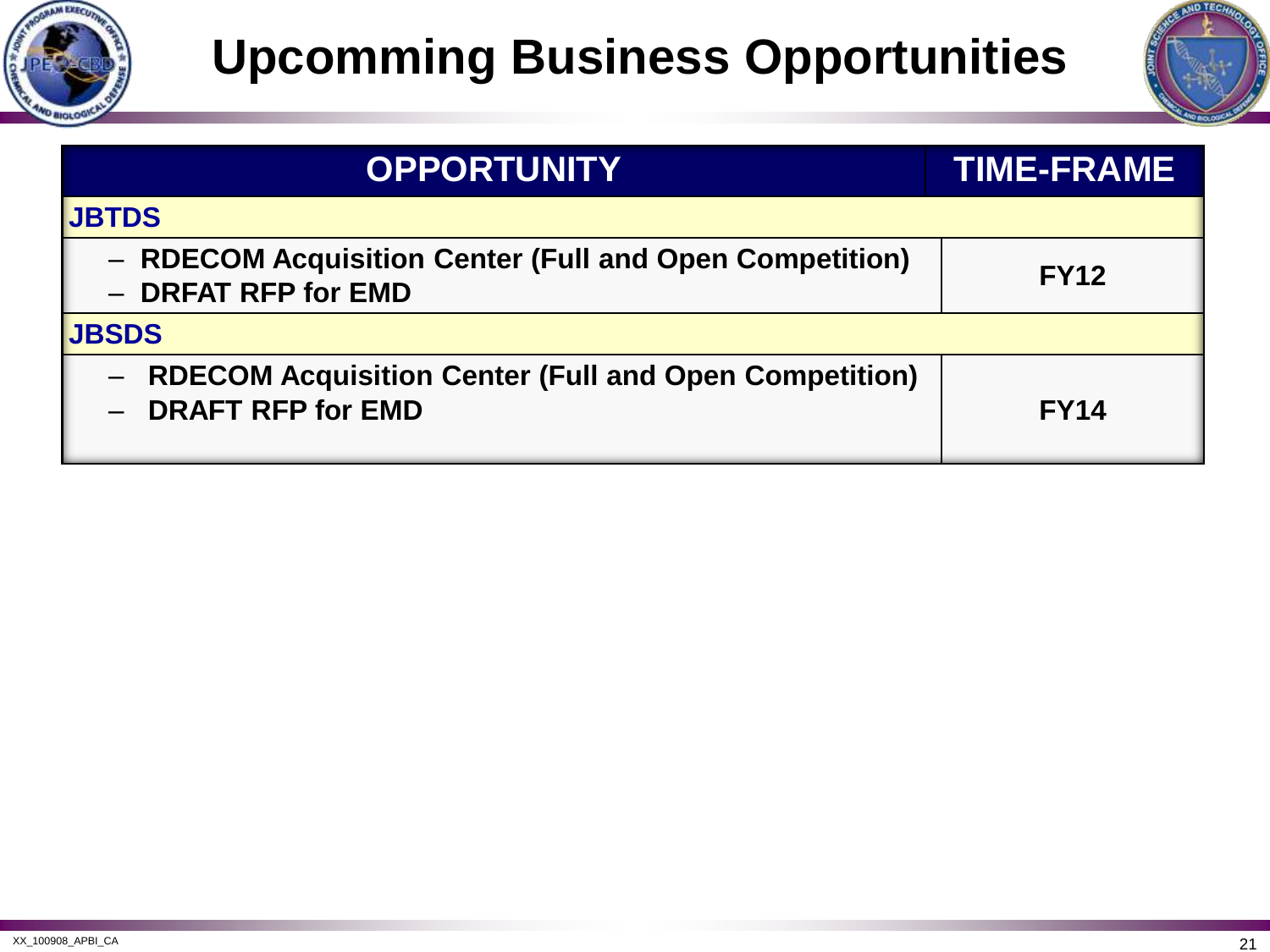



- **Dr. Ngai Wong, Detection SSTM, 703-767-3314, S&T, [ngai.wong@dtra.mil](mailto:ngai.wong@dtra.mil)**
- **Dr. Christian Whitchurch, Detection STM, 703-767-3313, S&T, [christian.whitchurch@dtra.mil](mailto:christian.whitchurch@dtra.mil)**
- **Dr. Brandi Vann, Detection STM, 703-767-3407, S&T, [brandi.vann@dtra.mil](mailto:brandi.vann@dtra.mil)**